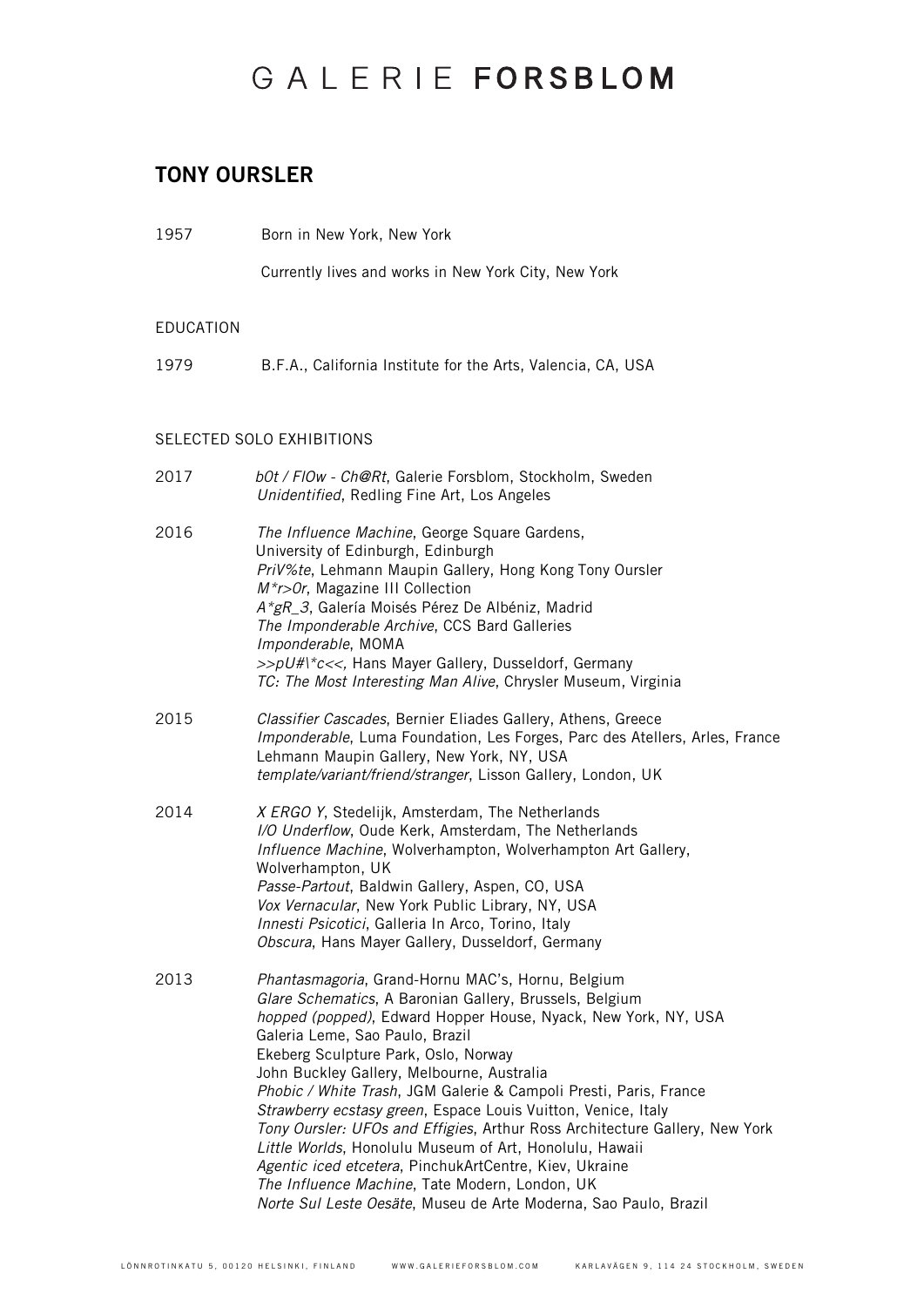| 2012 | Oxt Variations, 313 Art Project, Seoul, Korea<br>Denouement, FaMa Gallery, Verona, Italy<br>Open Obscura, PAC - Padiglione d'Arte Contemporanea, Milan, Italy<br>Sculpture, Jensen Gallery, Sydney, Australia<br>Sculpture, Jensen/Fox, Auckland, New Zealand<br>Super Pop (and Not), Contemporary by Angela Li, Hong Kong<br>top-down-bottom-up, Gallery Paule Anglim, San Francisco, CA<br>Lapsed Fantasist, Galerie Hans Mayer, Düsseldorf, Germany<br>False-Color Actions, Galeria Soledad Lorenzo, Madrid, Spain<br>Scribble, Adumbrations, Avlskarl Gallery, Copenhagen, Denmark<br>Face to Face, ARoS Aarhus Kunstmuseum, Denmark |
|------|------------------------------------------------------------------------------------------------------------------------------------------------------------------------------------------------------------------------------------------------------------------------------------------------------------------------------------------------------------------------------------------------------------------------------------------------------------------------------------------------------------------------------------------------------------------------------------------------------------------------------------------|
| 2011 | As Above, So Below, Galeria Forsblom, Galerie Forsblom, Helsinki, Finland<br>PAC - Padiglione d'Arte Contemporanea, Milan, Italy<br>JGM Galerie, Paris, France                                                                                                                                                                                                                                                                                                                                                                                                                                                                           |
| 2010 | Oi Futuro, Rio de Janeiro<br>Valley, Adobe Museum of Digital Media<br>Peak, Lehmann Maupin, New York<br>ON/OFF, Jensen Gallery, New Zealand<br>Vertical Loop Task, Baldwin Gallery, Aspen<br>Number 7, Plus or Minus 2, Faurschou Gallery, Beijing, China                                                                                                                                                                                                                                                                                                                                                                                |
| 2009 | LOCK 2,4,6, Kunsthaus Bregenz, Austria<br>50 Schilling, Galerie Steinek, Vienna, Austria<br>Baronian-Francey, Brussels, Belgium<br>Void or Everything Ever Wanted, Luminato Festival, Toronto, Canada<br>Haze or Transparency with Friends and Colors, AGO, Toronto, Canada<br>Five Take Radius, Clocktower, New York<br>Gaze Heuristic (With Drool), Galleria IN ARCO, Turin, Italy<br>Cellphones Diagrams Cigarettes Searches and Scratch Cards, Metro<br>Pictures, New York<br>Paule Anglim Gallery, San Francisco, CA<br>Splatter Project #1, Frank Sinatra High School, New York                                                    |
| 2008 | Lisson Gallery, London, UK<br>La Nuit Blanche: L'invitation au Voyage, Gare du Nord, Paris<br>Winzavod Contemporary Art Center, Moscow<br>Galeria Soledad Lorenzo, Madrid                                                                                                                                                                                                                                                                                                                                                                                                                                                                |
| 2007 | Galerie Forsblom, Helsinki, Finland (cat.)<br>Galleria Emi Fontana, Milan, Italy<br>Paul Anglim Gallery, San Francisco, California<br>Bernier/Eliades, Greece                                                                                                                                                                                                                                                                                                                                                                                                                                                                            |
| 2006 | Spaced, Margo Leavin Gallery, Los Angeles, California Galeria in Acro, Torino,<br>Italy<br>Galerie Faurshou, Copenhagen, Denmark<br>Sound Digression in Seven Colors, Nyehaus, New York;<br>Palazzo delle Papesse, Italy<br>Thought Forms, Metro Pictures, New York                                                                                                                                                                                                                                                                                                                                                                      |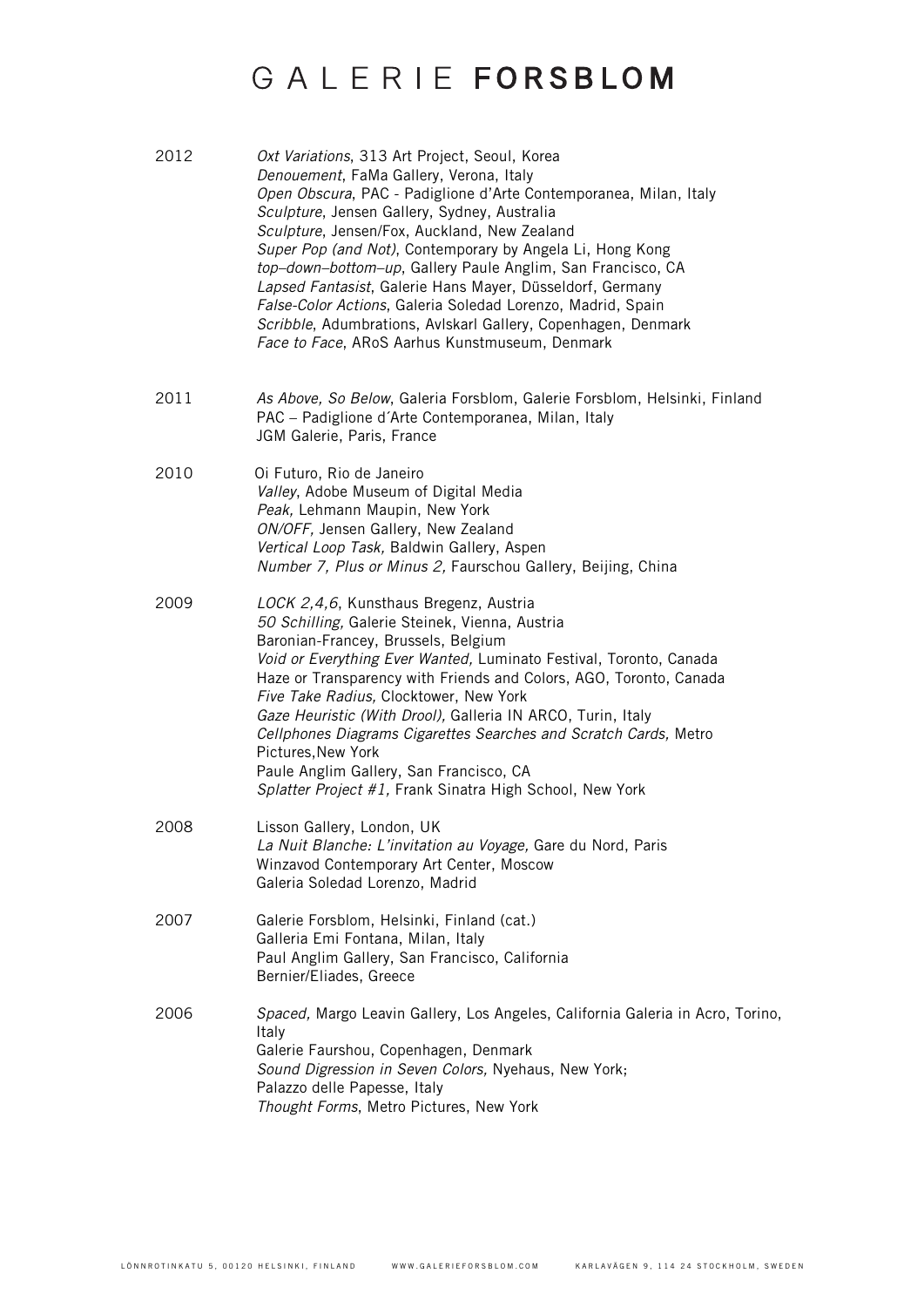| 2005 | Perfect Partner, with Kim Gordon, Barbican, London<br>Blue Invasion, Sydney Festival, Sydney, Australia<br>Studio and Climaxed, Metropolitan Museum of Art, New York<br>Dispositifs, Jeu de Paume, Paris; DA2. Domus Atrium 2002, Salamanque,<br>Spain; Helsinki City Art Museum, Helsinki; GL Strand, Copenhagen (cat.)                                                                                                                                                                                                                                           |
|------|--------------------------------------------------------------------------------------------------------------------------------------------------------------------------------------------------------------------------------------------------------------------------------------------------------------------------------------------------------------------------------------------------------------------------------------------------------------------------------------------------------------------------------------------------------------------|
| 2004 | Soledad Lorenzo, Madrid (and 1995, 1998)<br>Musée de Orsay, Paris (cat.)<br>Margo Leavin Gallery, Los Angeles<br>Lehmann Maupin, New York                                                                                                                                                                                                                                                                                                                                                                                                                          |
| 2003 | Metro Pictures, New York<br>Lisson Gallery, London<br>Gallery Paule Anglim, San Francisco, USA<br>Soledad Lorenzo, Madrid, Spain<br>Aarhus Kunsthaus, Aarhus, Denmark                                                                                                                                                                                                                                                                                                                                                                                              |
| 2002 | Tony Oursler- Drawings, Lehmann Maupin, New York<br>Tony Oursler- Luftmetall, Galerie Hans Meyer, Dusseldorf, Germany<br>Station, Magasin 3, Stockholm Konsthall, Stockholm, Sweden (cat.)<br>Museo D'Arte Contemporanea Roma, Italy<br>Galerie H.S. Steinek, Vienna, Austria<br>Parallel Lines, Galleria in Arco, Torino, Italy; Studio d'Arte Raffaelli, Travai,<br>Italy (cat.)                                                                                                                                                                                 |
| 2001 | Institut Valencià D'Art Modern, Valencia, Spain (cat.)<br>Antennae Pods Transmissions, Metro Pictures, New York<br>Flucht, Kunsthaus Bregenz, Bregenz, Austria<br>Koldo Mitxelena Kulturunea, San Sebastian, Spain<br>Galerie Ghislaine Hussenot, Paris<br>Galerie Joan Prats, Barcelona, Spain                                                                                                                                                                                                                                                                    |
| 2000 | Sulfer, Glass, Silicon, 1000 Eventi, Milan, Italy<br>Tony Oursler, Bernier/Eliades, Athens, Greek<br>Margo Levin Gallery, Los Angeles, USA<br>The Empty Cabinet, Henry Art Gallery, University of Washington, Seattle;<br>University Art Gallery, University of California, San Diego, USA<br>Lisson Gallery, London, England<br>Galleria 1000eventi, Milan, Italy<br>Galerie H.S. Steinek, Vienna, Austria<br>Tony Oursler: The Darkest Color Infinitely Amplified, The Whitney Museum of<br>American Art, New York, USA<br>EVOL' Sammlung Goetz, Munich, Germany |
| 1999 | Tel Aviv Museum of Art, Tel Aviv, Israel<br>Introjection: Tony Oursler mid-career survey, 1976-1999, MASS MoCA, N.<br>Adams, Massachusetts; Williams College, Williamstown, Massachusettes (17<br>April- 24 October 1999); Contemporary Arts Museum, Houston (11 December<br>1999-13 February 2000; Los Angeles Museum of Contemporary Art, Los<br>Angeles (2 April- 30 July 2000); Des Moines Art Center (11 November 2000 -<br>21 January 2001) (cat.)<br>Galerie Biedermann, München, Germany                                                                   |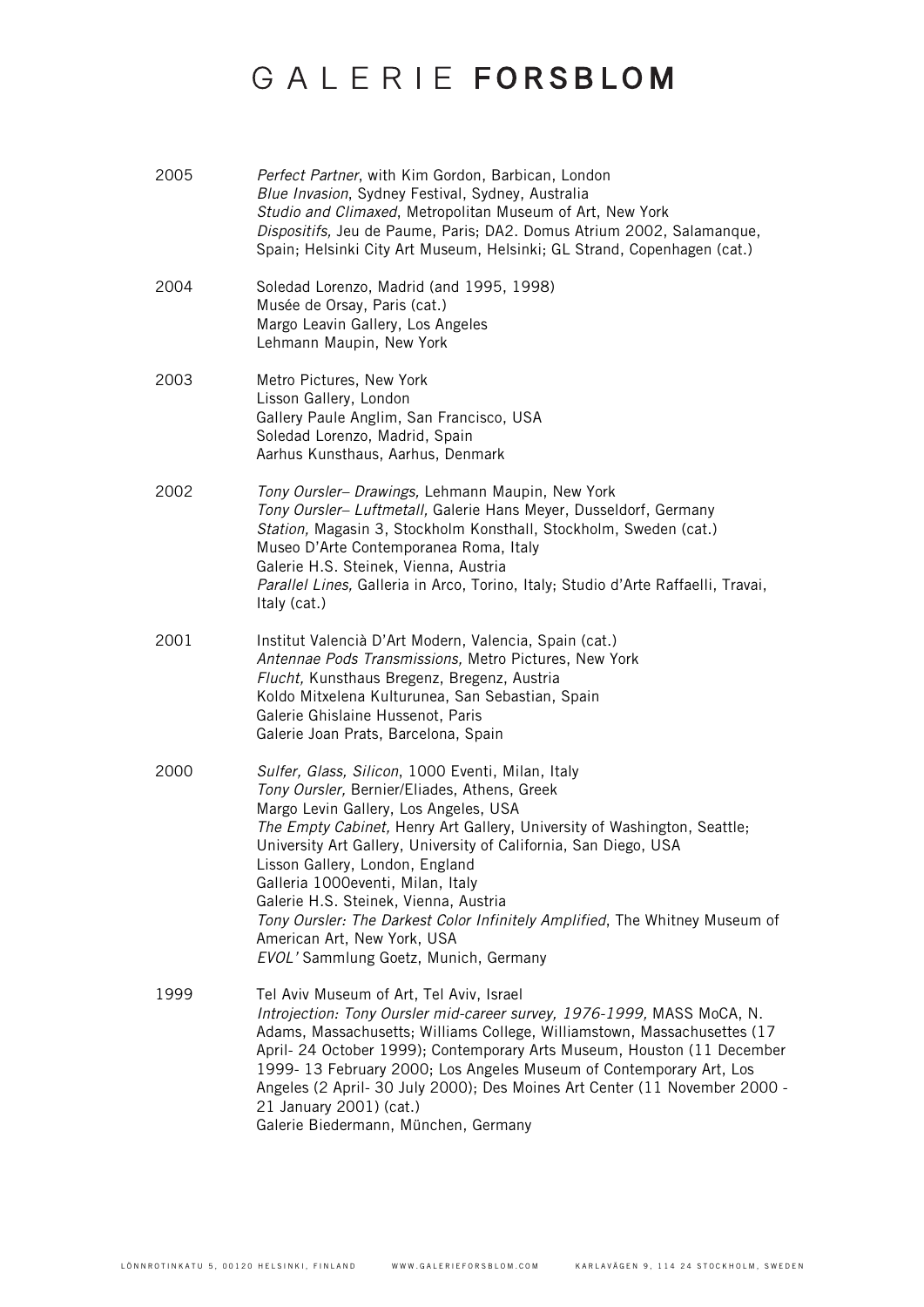| 1998 | Galleria 1000 Eventi, Milan, Italy (cat.)<br>Soledad Lorenzo, Madrid, Spain (cat.)<br>Directions-Tony Oursler: Video Dolls with Tracey Liepold, Hirshhorn Museum &<br>Sculpture Garden, Smithsonian Institute, Washington D.C., USA (broch.)<br>Videotapes, Dummies, Drawings, Photographs, Viruses, Heads, Eyes, & CD-<br>Rom, Kunstverein Hannover, Germany, Malmö; Konsthall, Sweden (cat.)<br>Metro Pictures, New York                                                                                                                                                                                                             |
|------|----------------------------------------------------------------------------------------------------------------------------------------------------------------------------------------------------------------------------------------------------------------------------------------------------------------------------------------------------------------------------------------------------------------------------------------------------------------------------------------------------------------------------------------------------------------------------------------------------------------------------------------|
| 1997 | Judy, Institute of Contemporary Art, Philadelphia, USA<br>Margo Leavin Gallery, Los Angeles, USA<br>Aspen Art Museum, Aspen, Colorado, USA<br>Paule Anglim, San Francisco, California, USA<br>Galerie Biedermann, Munich, Germany<br>capc Musée, Musée d'art Contemporain de Bordeaux; Salade Exposiciones<br>Rekalde, Bilboa (cat.)<br>Gallery Koyanagi, Tokyo<br>Der menschliche Faktor - Das individuum im Spiegel der zeitgenosslschen<br>Kunst, Hypo Bank<br>Luxembourg, Kunsthandel Achenbach, Dusseldorf, Germany<br>The Video Room, White Columns, New York, USA<br>Videoskulpturen, Galerie Franck & Schulte, Berlin, Germany |
| 1996 | Lisson Gallery, London, England<br>Metro Pictures, New York, USA<br>Museum of Contemporary Art, San Diego, California, USA (brochure)<br>My Drawings 1976-1996, Kasseler Kunstverein, Kassel (cat.)<br>Jean Bernier Gallery, Athens, Greece                                                                                                                                                                                                                                                                                                                                                                                            |
| 1995 | System for Dramatic Feedback, Portikus Frankfurt, Germany;<br>Les Musées de la Ville de Strasbourg, France;<br>Centre d'Art Contemporain, Genèva, Switzerland; Stedlijk Van Abbemuseum,<br>Eindhoven, Holland (travellingexhibition)<br>Tony Oursler: Video Installations, Objects, Watercolors, Musée des Arts<br>Modernes et Contemporains, Strasbourg, France<br>Galerie Ghislaine Hussenot, Paris, France<br>Wiener Secession, Austria<br>Tony Oursler. Ouvres récentes, Soledad Lorenzo, Madrid, Spain (cat.)                                                                                                                     |
| 1994 | Lisson Gallery, London, England<br>Jean Bernier Gallery, Athens, Greek<br>Linda Cathcart Gallery, Santa Monica, USA<br>Dummies, Flowers, Alters, Clouds, and Organs, Metro Pictures<br>Tony Oursler-Recent Video Works, The Contemporary Museum,<br>Honolulu, Hawaii                                                                                                                                                                                                                                                                                                                                                                   |
| 1993 | White Trash and Phobic, Centre d'Art Contemporain, Genève; Kunstwerke, Berlin<br>(cat.)<br>Andrea Rosen Gallery, New York, USA<br>The Living Room, San Francisco, USA<br>Dummies, Dolls, and Poison Candy, IKON Gallery, Birmingham (cat.);<br>Bluecoat Gallery, Liverpool (split site exhibition)                                                                                                                                                                                                                                                                                                                                     |
| 1992 | F/X Plotter, 2 Way, Kijkhuis, The Hague, The Netherlands<br>The Space, Boston, USA<br>The Knitting Factory, New York, USA                                                                                                                                                                                                                                                                                                                                                                                                                                                                                                              |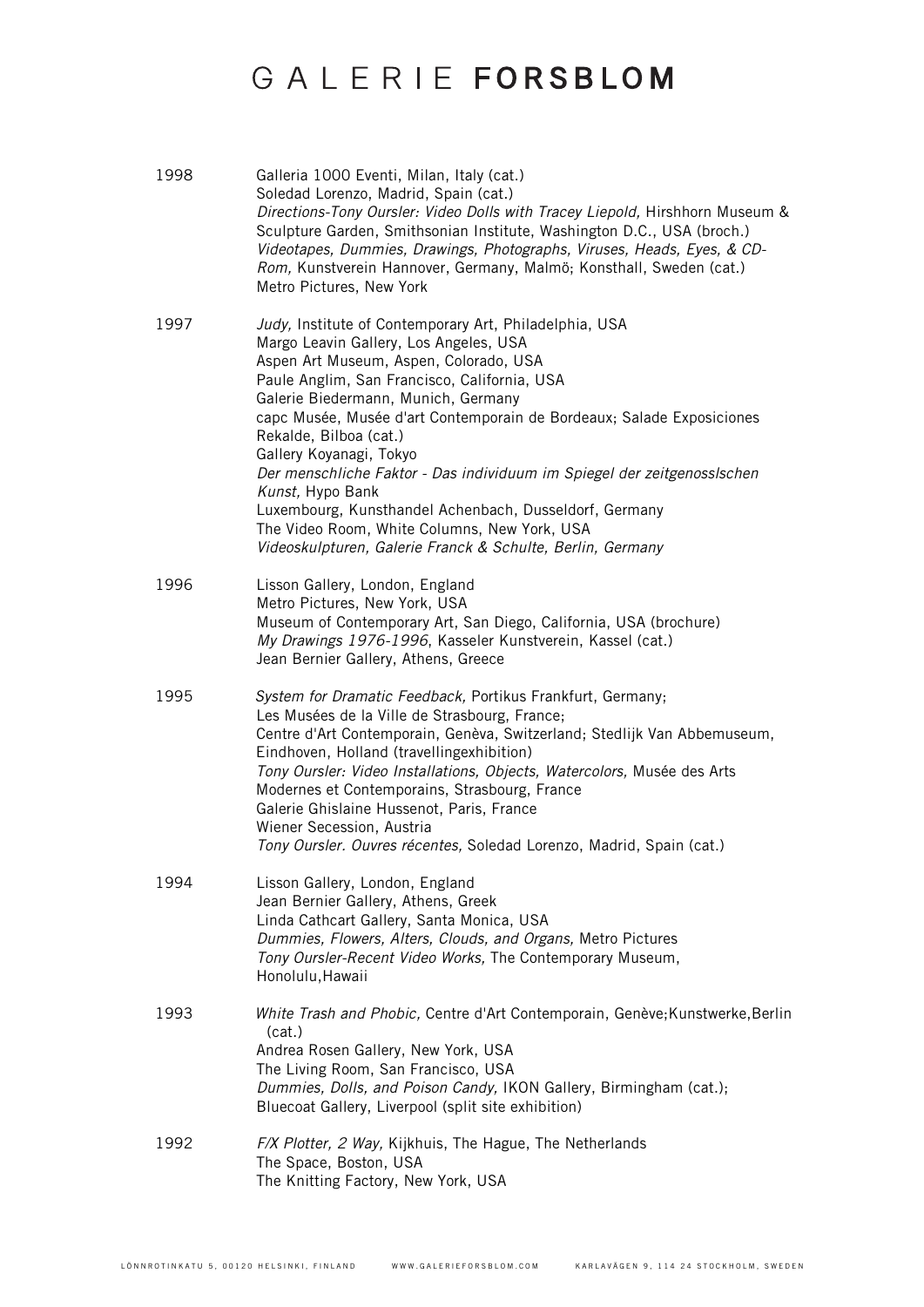| 1991 | Diane Brown Gallery, New York, USA<br>Dummies, Hex Signs, Watercolours, The Living Room, San Francisco, USA<br>The Pacific Film Archives, San Francisco, USA<br>The Cinématèque, San Francisco, USA                             |
|------|---------------------------------------------------------------------------------------------------------------------------------------------------------------------------------------------------------------------------------|
| 1990 | Hallwalls, Buffalo, New York, USA<br>Diane Brown Gallery, New York, USA<br>The Kitchen, New York, USA                                                                                                                           |
| 1989 | Folkwang Museum, Essen (cat.)<br>Collective for Living Cinema, New York, USA<br>Museum fur Gegenwartskunst, Basel, Switzerland<br>Bobo Gallery, San Francisco, USA                                                              |
| 1988 | Tony Oursler's Works, Le Lieu, Quebec City, Canada<br>Constellation: Intermission, Diane Brown Gallery, New York, USA<br>Western Front, Vancouver, Canada<br>Los Angeles Center for Photographic Studies/EZTV, Los Angeles, USA |
| 1987 | The Kitchen, New York, USA                                                                                                                                                                                                      |
| 1986 | Spheres of Influence, Musée National d'Art Moderne,<br>Centre Georges Pompidou, Paris, France<br>New Langton Arts, San Francisco, USA<br>Boston Film/Video Foundation, Boston, USA                                              |
| 1985 | Kijkhuis, Den Haag, The Netherlands<br>Kunst Delft, Delft, The Netherlands<br>ELAC, Espace Lyonnais d'Art Contemporain, Lyon, France<br>Schule fur Gestaltung, Basel, Switzerland<br>The American Center, Paris, France         |
| 1984 | Anthology Film Archives, New York, USA<br>L-7, L-5, The Kitchen, New York, USA<br>Mo David Gallery, New York, USA<br>The Kitchen, New York, USA                                                                                 |
| 1983 | La Mamelle, San Francisco, USA<br>My Sets, Media Study, Buffalo, USA<br>Son of Oil, A Space, Toronto, Canada<br>Panic House/Los Angeles Contemporary Exhibitions, Los Angeles, USA                                              |
| 1982 | The Walker Art Center, Minneapolis, Canada<br>Boston Film/Video Foundation, Boston, USA<br>A Scene, P.S. 1, New York, USA<br>Complete Works, The Kitchen, New York, USA<br>Soho TV M/T Channel 10, New York, USA                |
| 1981 | University Art Museum, University of California, Berkeley, USA<br>Video Viewpoints, The Museum of Modern Art, New York, USA                                                                                                     |